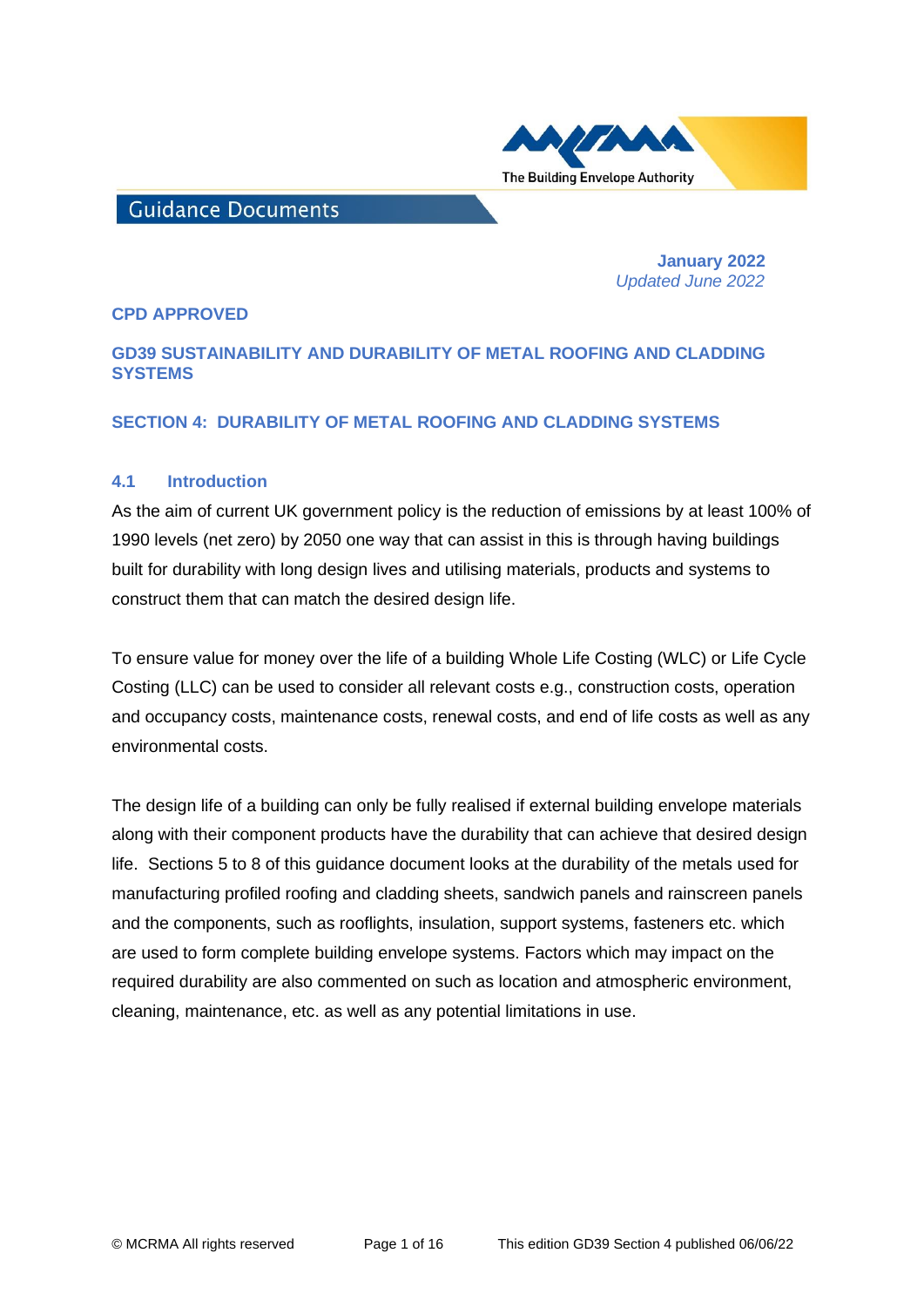## **4.2 Design life and durability**

A 60-year life expectancy is generally taken as a typical life expectancy of a building, e.g., in life cycle assessments (LCAs) etc. The actual design life for a building though can be different to this and would be dependent upon several factors including location, the type of building, its use, method of construction, materials used etc.

BS EN 1990 (Eurocode 0) and the UK National Annex give indicative design working lives for design purposes for various building types and structures in the UK as follows:

- Category 1 Temporary structures, not including structures or parts of structures that can be dismantled with a view to being re-used – 10 years
- Category  $2$  Replaceable structural parts, e.g., gantry girders, bearings 10 to 30 years
- Category 3 Agricultural and similar buildings 15 to 25 years
- Category 4 Building structures and other common structures 50 years
- Category 5 Monumental building structures, bridges and other civil engineering structures – 120 years

The indicative design life of any building can only be fully realised if materials, products and systems for the external building envelope are specified which have the durability in the given use, location and surrounding environment that can achieve the desired life and that all necessary cleaning, maintenance, repairs etc. is undertaken.

BS 7543 *Guide to durability of buildings and building elements, products and components* can be used to provide guidance on design service life planning and the means of communication of information on materials (including metals) durability for all members of the construction and facilities management teams. The standard also gives guidance on climatic agents that can affect durability of materials.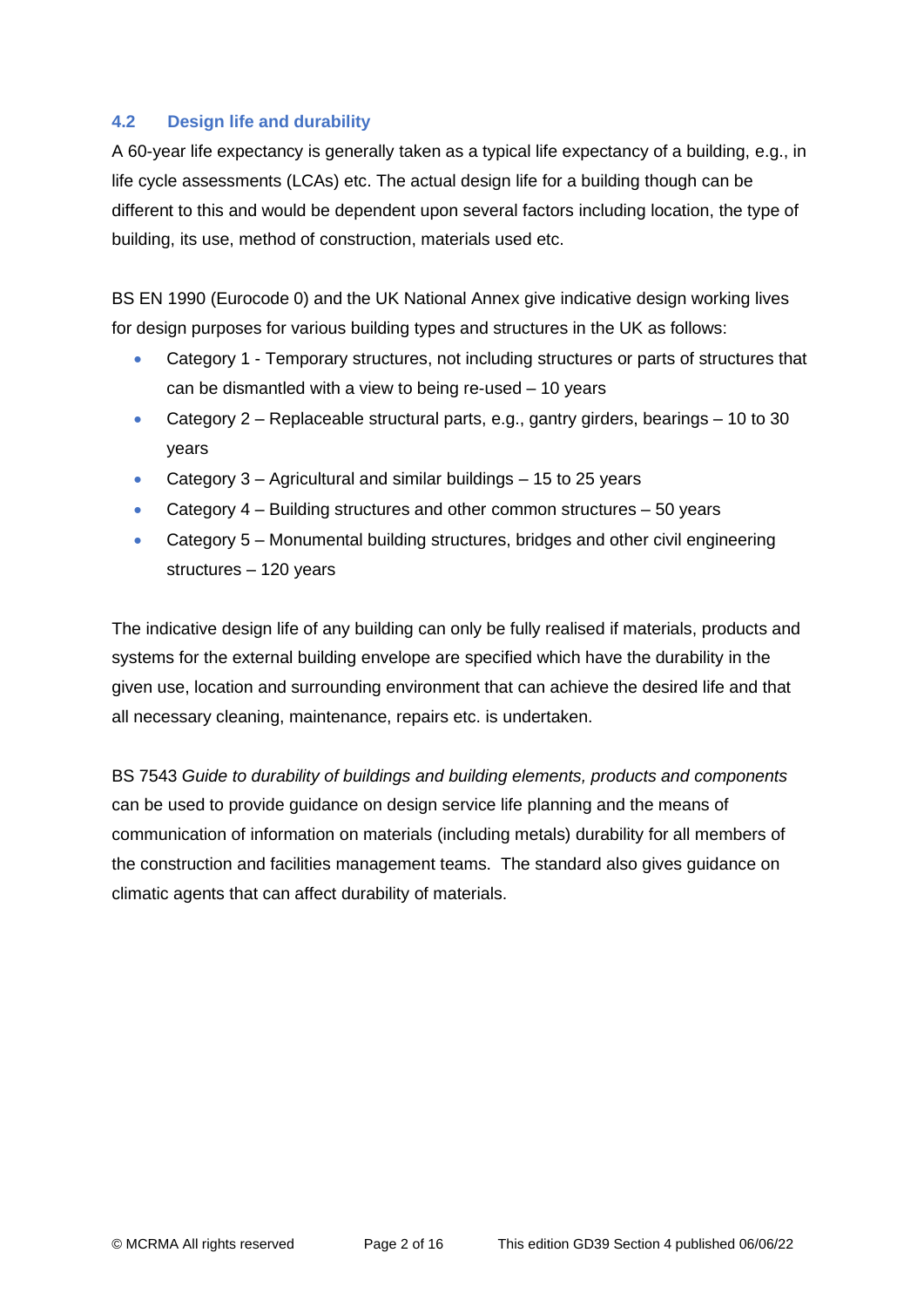Table 4.1taken from BS 7543 gives design life categories for various building component types in relation to the design life of the building.

| <b>Category description</b> | Life                                                                                  | <b>Typical examples</b>                                        |
|-----------------------------|---------------------------------------------------------------------------------------|----------------------------------------------------------------|
| <b>Short-term</b>           | Shorter life than the building<br>and readily replaceable                             | Door actuators and motors,<br>taps                             |
| Replaceable                 | Shorter life than the building<br>and replacement can be<br>envisaged at design stage | Most floor finishes and<br>services installation<br>components |
| <b>Maintainable</b>         | Lasts, with periodic treatment,<br>for the life of the building                       | Most external cladding, doors<br>and windows                   |
| Lifelong                    | Lasts for the life of the building                                                    | Foundation and main structural<br>elements                     |

*Table 4.1 – Categories of design life (BS 7543)*

Metal roofing and cladding systems offer a very durable building envelope solution and are generally classed as 'maintainable*'* and can meet the life of the building with the appropriate material and component specification and maintenance regime. Some components of the system, such as flashings, rooflights, profiled fillers etc. may be classified as 'replaceable' on buildings with long life expectancies and where the component is easily accessible to undertake the replacement. Other components, such as fasteners, are not easily accessible for maintenance or replacement and would be classified as being 'lifelong' to the design life of the material or system within which they are used. This will be covered in greater detail in the relevant material and component in sections 5 to 8 of this guidance document.

## **4.3 Life cycle/whole life costing**

The requirements for a building with long design life can vary from one project to another depending upon various factors as indicated above. Long life and durable forms of construction (e.g., metal building envelope system) could sometimes be seen to be more expensive than other cheaper forms of construction which may not necessarily meet the intended design life of the building. Choosing the more durable form of construction is likely to increase the initial cost of a project but could offer considerable savings over the life cycle of the building.

The terms life cycle costing (LCC) and whole life costing (WLC) are often seen as being interchangeable but differ slightly in what they cover. LCC will consider all relevant costs over the defined life of the building covering construction costs, operation and occupancy costs, maintenance costs, renewal costs, and end of life costs as well as any environmental costs. WLC will cover all these costs as well as non-construction costs and incomes.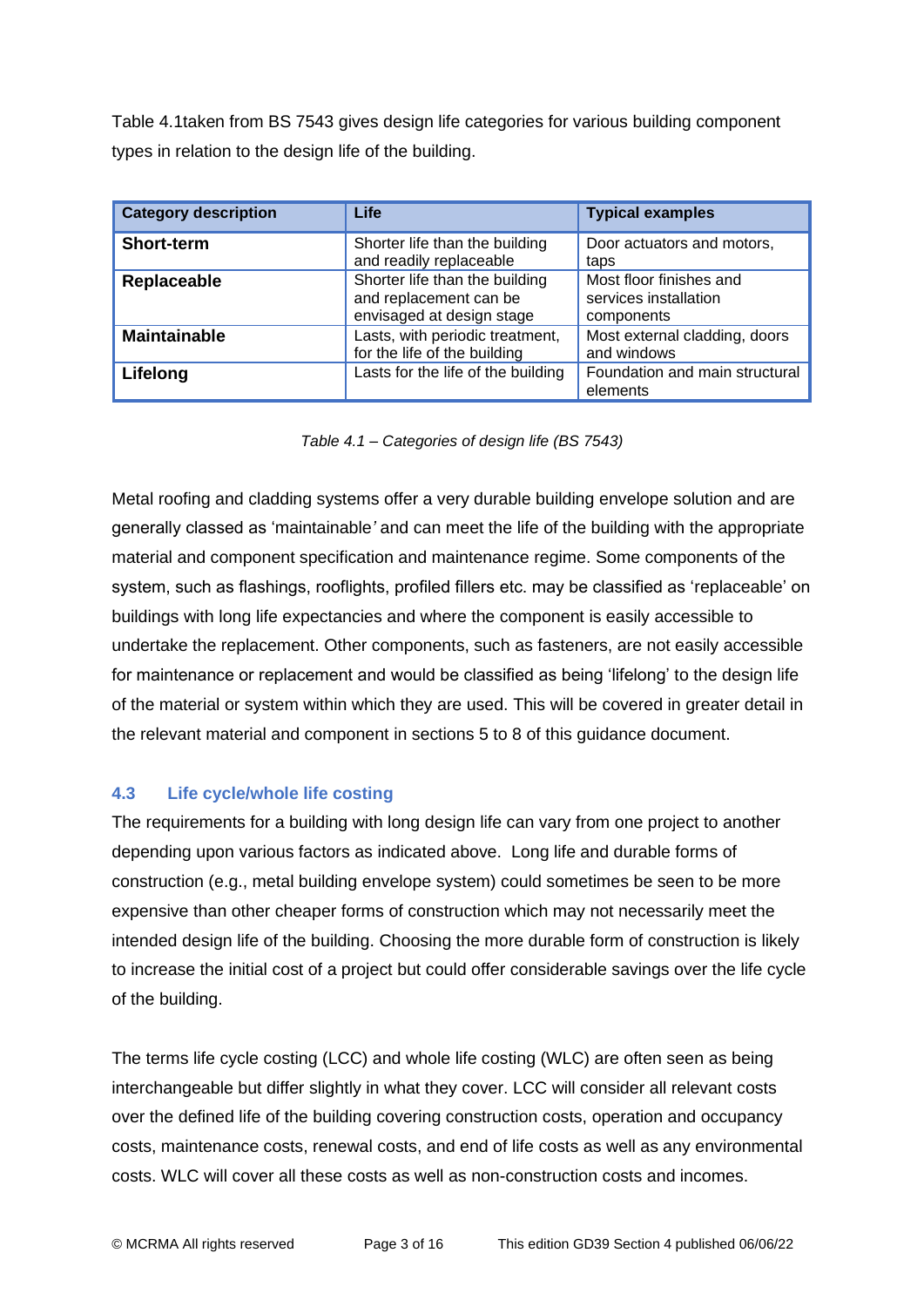RICS NMM3 (new means of measurement) defines these as follows:

- Life cycle costing (LCC) "*a methodology for the systematic economic evaluation of life cycle costs over a period of analysis, as defined in the agreed scope of assessment*".
- Whole life costing (WLC) "*a methodology for the systematic economic evaluation used to establish the total cost of ownership, or the whole life costing of option appraisals. It is a structured approach addressing all costs in connection with a building or facility (including construction, maintenance, renewals, operation, occupancy, environmental and end of life). It can be used to produce expenditure profiles of a building or facility over its anticipated life span or defined period of analysis*".

As well as carrying out an LCC/WLC analysis at the whole building level the methodologies can also be utilised at element level (e.g., building envelope) where the results can be used to assist in the decision-making process when there is a choice of product/system.

This type of analysis provides the opportunity to optimise the allocation of benefits and costs to achieve 'best value' over the building design life. For convenience, these costs would usually be considered under the headings of:

- Initial cost
	- o Material/product and labour cost required to purchase and install a system.
- Operational costs
	- $\circ$  Cleaning and maintenance costs, material/product and labour costs to purchase and install any replacement study during the building's design life
- Disposal costs (if applicable)
	- $\circ$  Disposal cost of the system components at the end of their lives, considering possible benefits of the recyclability of the materials/components.

An example of this would be considering the lifetime costs associated with a low pitch uncoated aluminium standing seam built-up insulated roof system against a single ply membrane built-up insulated roof system taken over a 60-year design life.

The BRE Green Guide summary ratings for these forms of system are the same with an A+ rating, but their overall equivalent kg of  $CO<sub>2</sub>$  emissions over the 60-year period will differ with the aluminium standing seam system being 68, whilst the single ply membrane system would be higher and be dependent upon the membrane used; EPDM – 72; TPO – 75;  $PVC - 77$ .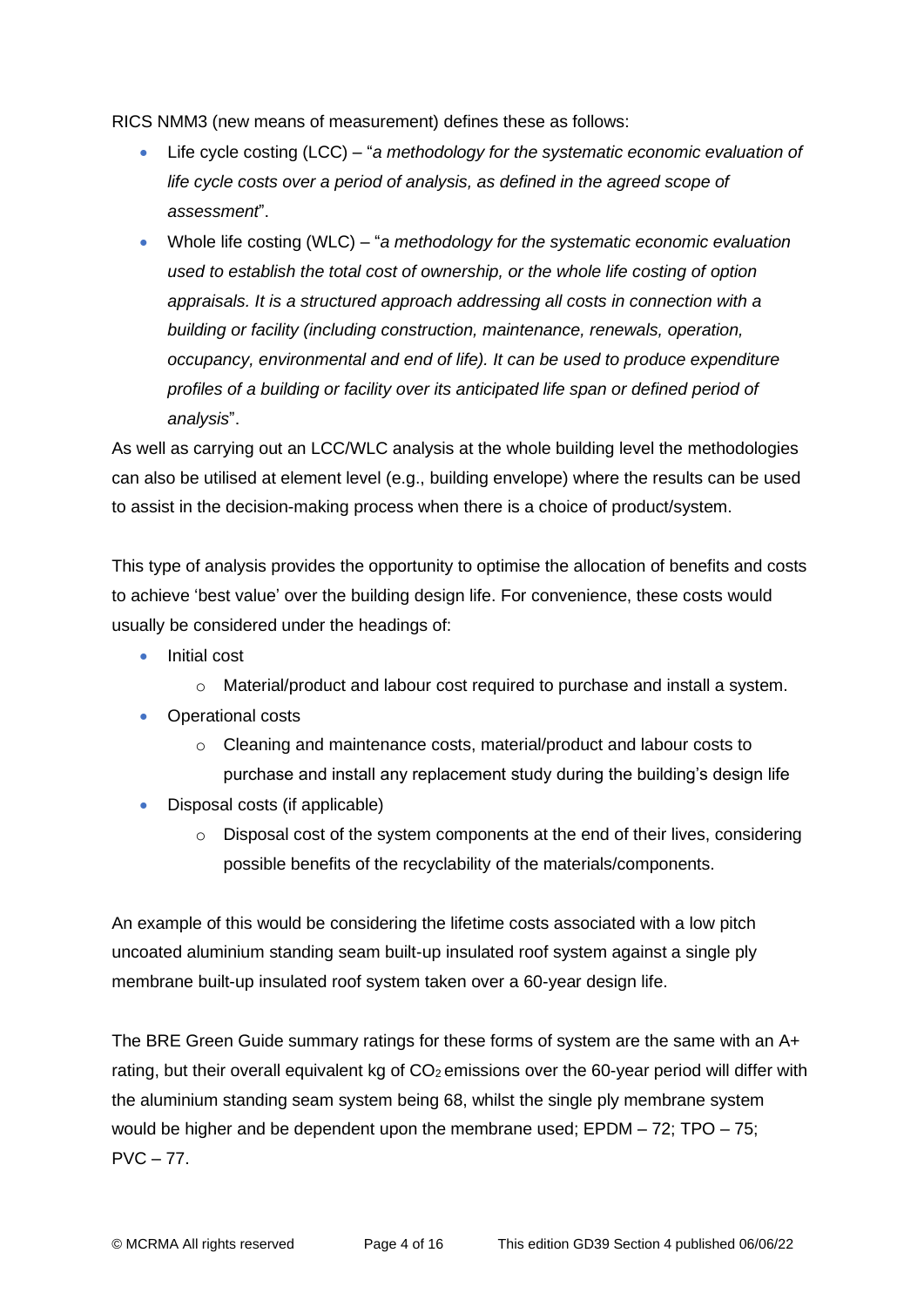Both systems would be capable of being designed to meet the functional requirements of the building e.g., thermal and acoustic performance but would have different levels of durability and ease of recyclability.

The initial cost would not be too dissimilar as the overall roof system would be near identical, e.g., coated steel liner, insulation etc., but the aluminium roof system would be expected to be slightly more expensive than the membrane roof system.

The uncoated aluminium standing seam outer sheet would be more expensive than the single ply membrane but the insulation to support the single ply membrane would be more expensive due to its higher density and rigidity requirement than the lower density and softer insulation which acts as an infill for the uncoated aluminium standing seam system.

However, over the 60-year design life of the building the aluminium roof system would prove to perform better economically and offer greater value for money due to its greater durability over the operational cost period. The uncoated aluminium roof system would be deemed to last the 60-year design life of the building with ongoing maintenance whereas the single ply membrane would likely need replacing at least once over the 60-year design life period due to its lower service life expectancy.

The aluminium roof system option would also prove to offer better value for money at the disposal period and offer a more environmentally friendly roof solution. Aluminium can be widely and fully recycled without loss of quality for future use; it also has a high intrinsic scrap value which would be used to offset costs at this phase and other phases of the LLC/WLC analysis.

Although it is feasible to recycle some single ply membrane materials (e.g., TPO, PVC); its re-use quality for future use is much lower than the original material; recycling is not that widespread and usually relies on manufacturer recycling schemes; and there is also little intrinsic value and will have an on-cost to enable recycling. Membranes if not recyclable or if not entering a manufacturer's recycling scheme would invariably be disposed of in landfill which has its associated costs as well as having an impact on the environment.

Other components used in both systems would be recycled and disposed of accordingly. The steel liner in both systems is widely and fully recyclable and like aluminium, without loss of quality for future use.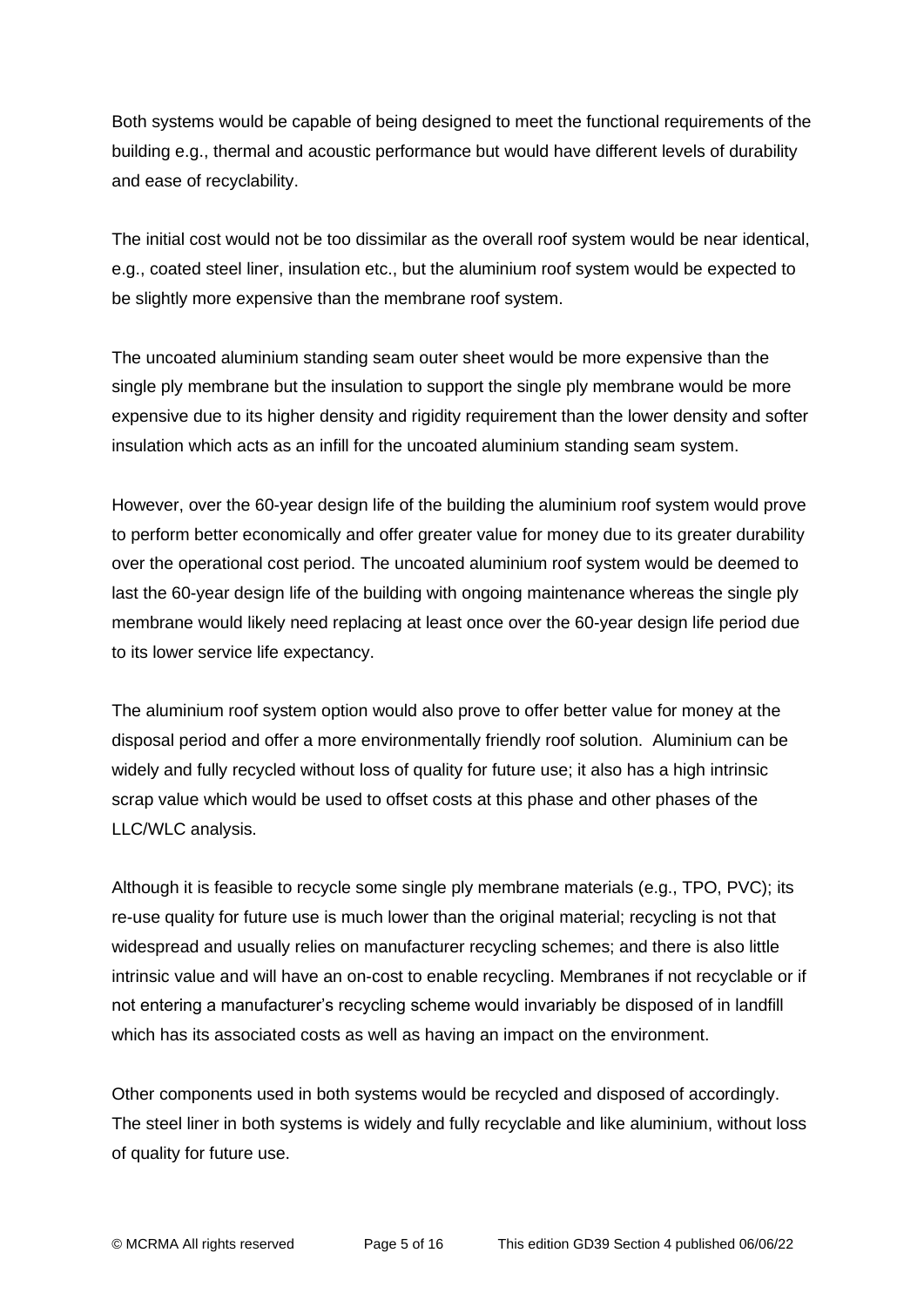## **4.4 Materials and components durability introduction**

As indicated earlier the design life of a building can only be fully realised if external building envelope materials, products and systems have the durability that can achieve the desired life. The durability of the materials used in the roll forming and fabrication of roofing and cladding products and the components which are used to form building envelope systems will be looked at in detail in sections 5 to 8 of this quidance document.

Factors which may impact on the required durability will also be commented on such as location and atmospheric environment, cleaning, maintenance, etc. as well as any potential limitations in use.

Information on assessing the durability of materials for metal roofing and cladding systems are given in several sources such as British Standards (i.e. BS 5427:2016+A1:2017 *Code of practice for the use of profiled sheet for roof and wall cladding on buildings*, and BS 7543:2015: *Guide to durability of buildings and building elements, products and components*) and specific coating and system British Board of Agrément (BBA) Certificates as well as industry and individual manufacturers publications.

BS 5427 indicates that "*the durability of profiled sheeting is a measure of the ability of the material, and its finishes and fixings to retain satisfactory appearance and performance in various conditions of exposure over a certain period. Deterioration can occur on both faces of the sheeting and can be more pronounced at fixings, laps, edges and abrupt changes in profile".*

Regular inspections and necessary cleaning and maintenance should be carried for all types of metals, finishes and rooflights.

## **4.4.1 Atmospheric environments**

Defining an atmospheric environment can appear confusing at times and different sources use slightly different terminology and descriptions.

BBA approval certificates for products and systems generally indicate external environments as coastal, industrial (normal and severe), suburban/urban and rural.

BS 5427 indicates the following external environments where differing precautions towards durability may need to be taken: coastal, inland, polluted, high UV. BS 5427 also includes a table, see table 4.2, which gives guidance on atmospheric-corrosivity categories for both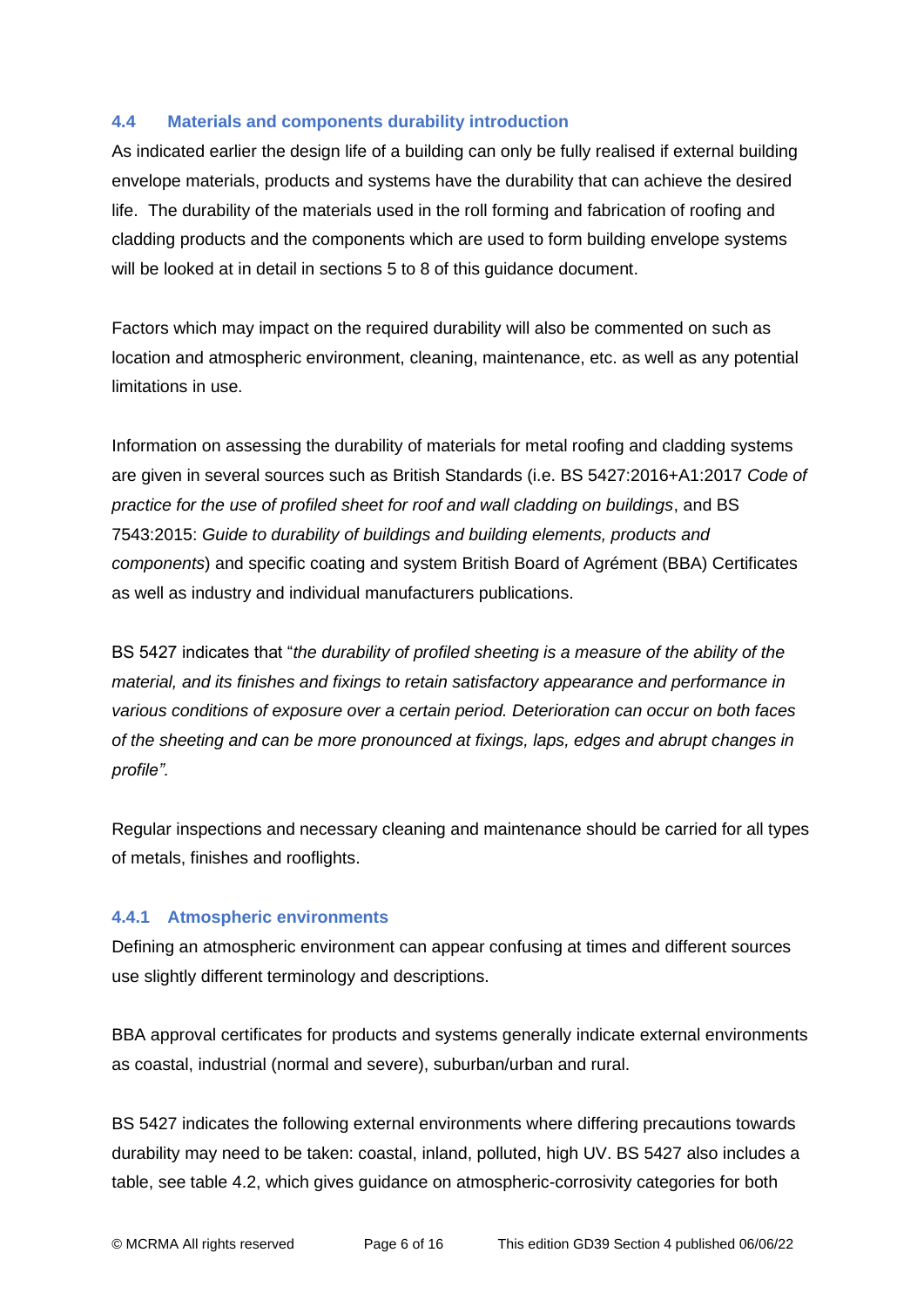internal and external environments which can be used for assessing the expected durability of roofing and cladding sheets. This table is based on and in accordance with BS EN ISO 12944-2 *Paints and varnishes. Corrosion protection of steel structures by protective paint systems. Classification of environments.*

| <b>Corrosion</b> | Examples of typical environments in a temperate climate       |                                                                  |  |
|------------------|---------------------------------------------------------------|------------------------------------------------------------------|--|
| <b>Category</b>  | <b>Exterior</b>                                               | <b>Interior</b>                                                  |  |
| C1               |                                                               | Heated buildings with clean                                      |  |
| Very low         |                                                               | atmospheres e.g., offices, shops,                                |  |
|                  |                                                               | schools, hotels.                                                 |  |
| C2               | Atmospheres with low level of                                 | Unheated buildings where                                         |  |
| Low              | pollution. Mostly rural areas.                                | condensation can occur e.g., depots,<br>sports halls.            |  |
| C <sub>3</sub>   | Urban and industrial atmospheres,                             | Production rooms with high                                       |  |
| Medium           | moderate sulphur dioxide pollution.                           | humidity and some air pollution, e.g.                            |  |
|                  | Coastal area with low salinity.                               | food-processing plants, laundries,                               |  |
|                  |                                                               | breweries, dairies.                                              |  |
| C4 High          | Industrial areas and coastal areas<br>with moderate salinity. | Chemical plants, swimming pools,<br>coastal ships and boatyards. |  |
| $C5$ -I          | Industrial areas with high humidity                           | Buildings or areas with almost                                   |  |
| Very high        | and aggressive atmosphere.                                    | permanent condensation and with                                  |  |
| (industrial)     |                                                               | high pollution.                                                  |  |
| C5-M             | Coastal and offshore areas with                               | Buildings or areas with almost                                   |  |
| Very High        | high salinity.                                                | permanent condensation and with                                  |  |
| (marine)         |                                                               | high pollution.                                                  |  |

*Table 4.2 – Corrosion categories for assessing the expected durability of profiles*

Coastal/marine environments can have a detrimental effect on durability of materials due to the salt atmosphere, this is especially so for materials with protective coatings where wind borne salt and high UV can cause erosion of the coating and reduce their aesthetic appearance. High UV can cause colour changes and chalking of coatings.

Industrial environments can lead to corrosion of materials and degradation of coatings due to attack from sulphur dioxide and from other chemical pollution dependent upon the type of industry in a project location.

The extent that coastal /marine environments extend inland would be dependent upon several factors including, geographical features (e.g., estuaries, peninsulas etc), topography and prevailing wind.

The International Molybdenum Association (IMOA) publication *Which stainless steel should be specified for exterior applications?* indicates that locations up to 8-16 km inland could be considered coastal.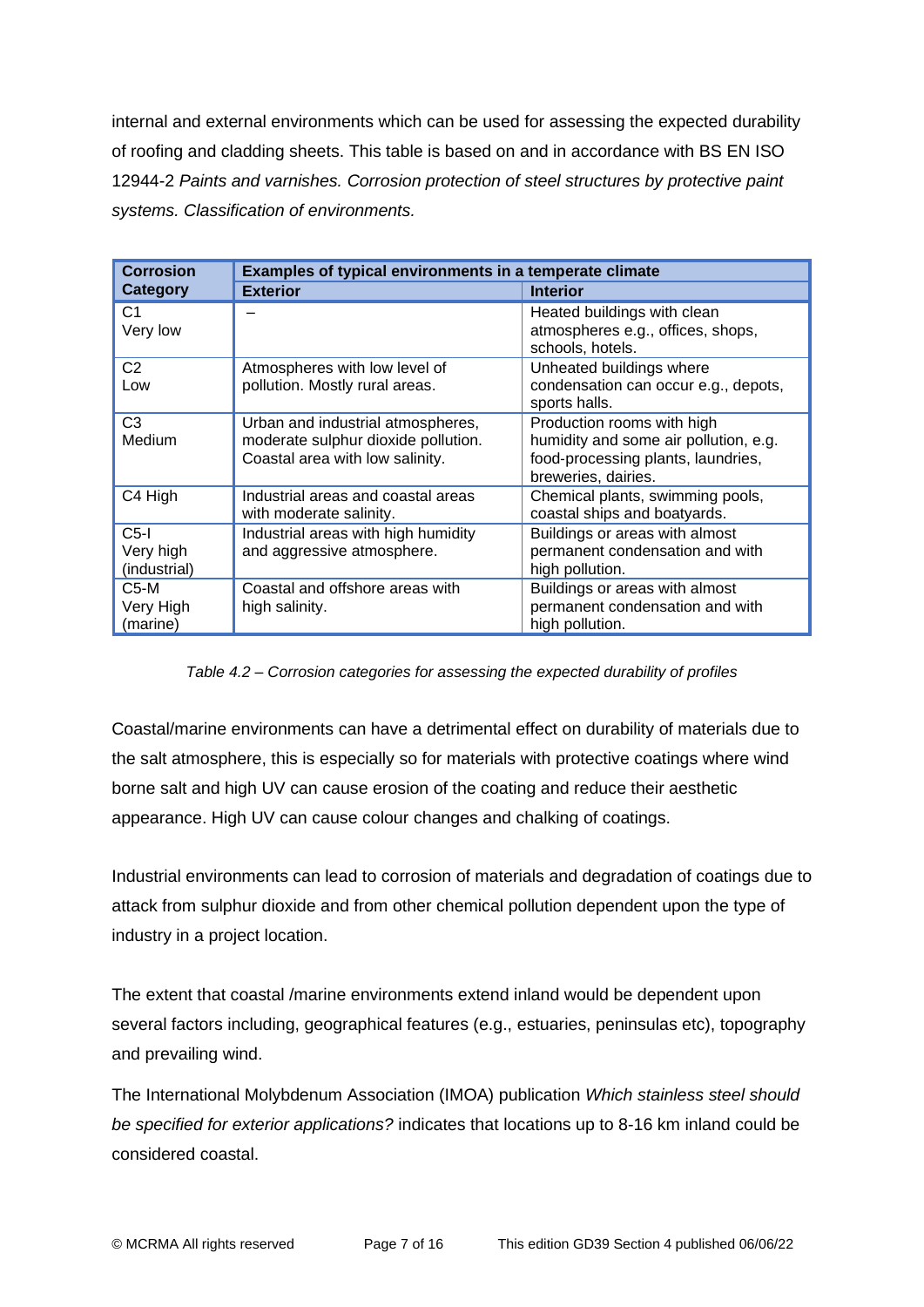MCRMA Guidance Document GD 33 *Fasteners for metal roofing and wall cladding: Design, detailing and installation guide* advises that from a fastener perspective, it may be prudent to consider a coastal zone extending 10 kilometres from the high tide mark along the coastline and five kilometres from tidal rivers where the tidal reach from the coastline/river mouth exceeds the 10 kilometres as above.

Manufacturers often offer guarantees for their materials and products with periods of guaranteed life dependent upon location and atmospheric environment. Different manufacturers though may use different definitions, for example 'coastal' or 'marine' which may or may not be the same thing and may differ in how far inland from the sea that atmospheric environment extends.

Some manufacturers may give a distance zone, e.g., within 1 or 2 km of the sea, others may require a more specific location. It is therefore advisable that the manufacturer is consulted as to what definition and inland extent they are using when considering the expected durability of their product or material and any associated guarantee. Often it will be necessary to complete a location/environmental questionnaire when applying for a guarantee.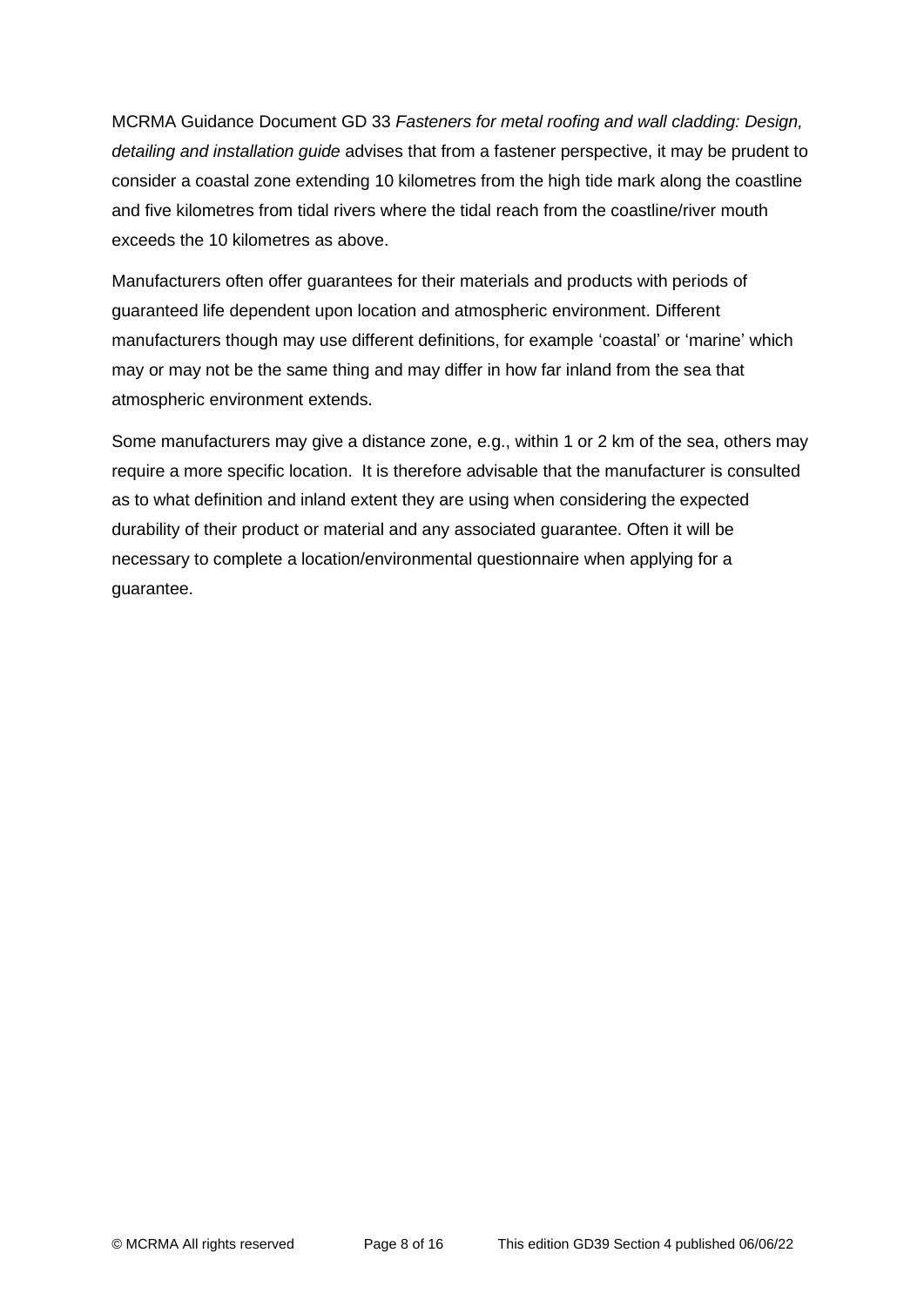

## **MCRMA ONLINE CPD PROGRAMME**

This guidance document is available as an online CPD and is accredited by the CPD Certification Service. MCRMA's online CPD programme is open to anyone seeking to develop their knowledge and skills within the metal building envelope sector. Each module also offers members of professional institutions an opportunity to earn credit toward their annual CPD requirement.

MCRMA provides informative self-study training, delivering good learning value with an online assessment to check knowledge. The course material is studied offline with an online assessment component to verify knowledge. It is a training with learning and CPD value accredited by the CPD Certification Service.

This module has an anticipated CPD value of 60 minutes or equivalent.

You can take the module at<https://mcrma.co.uk/online-cpds/>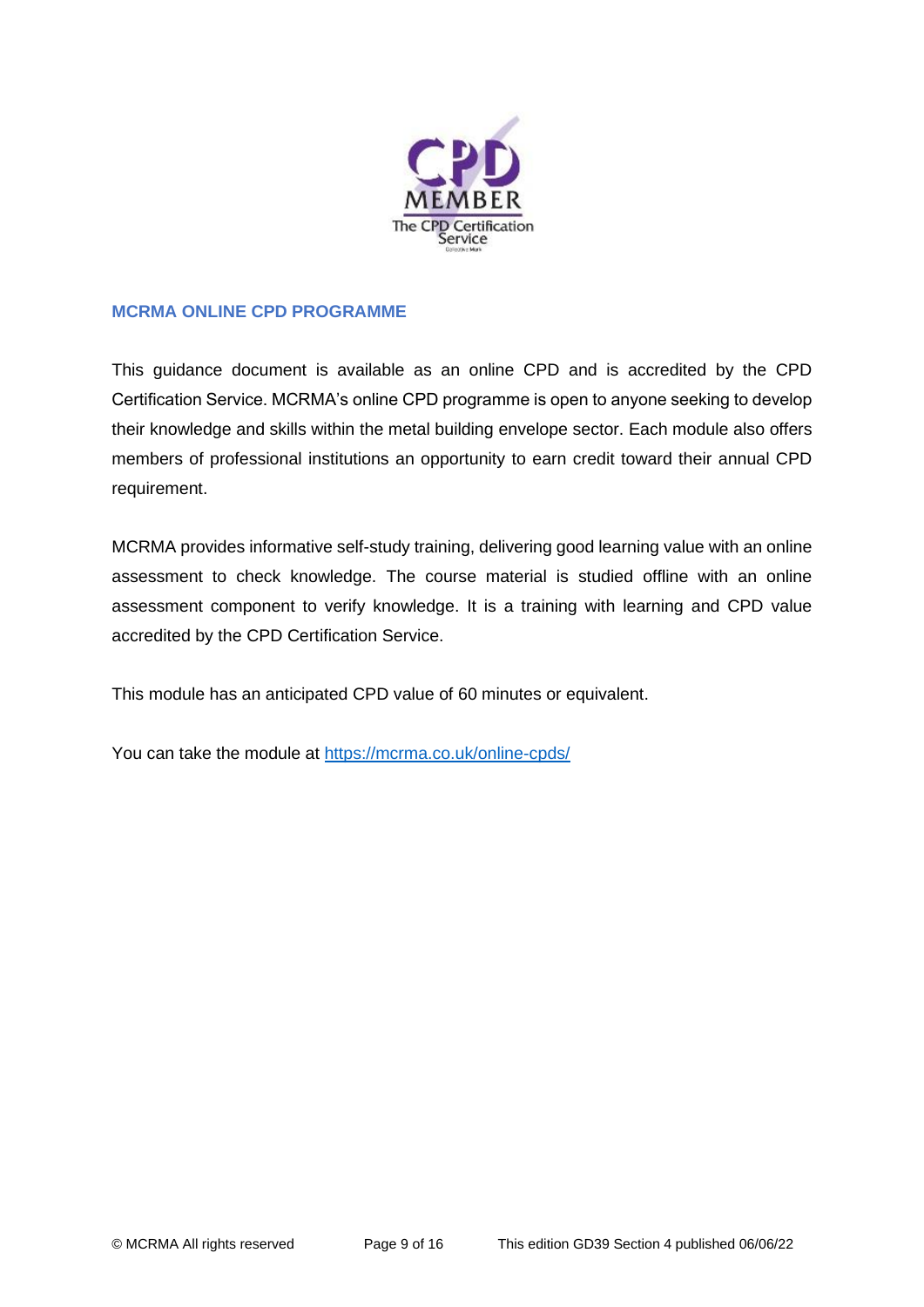## **4.5 STRUCTURE OF GD 39**



*Pictorial overview of MCRMA guidance document GD39: Sustainability and durability of metal roofing and cladding systems*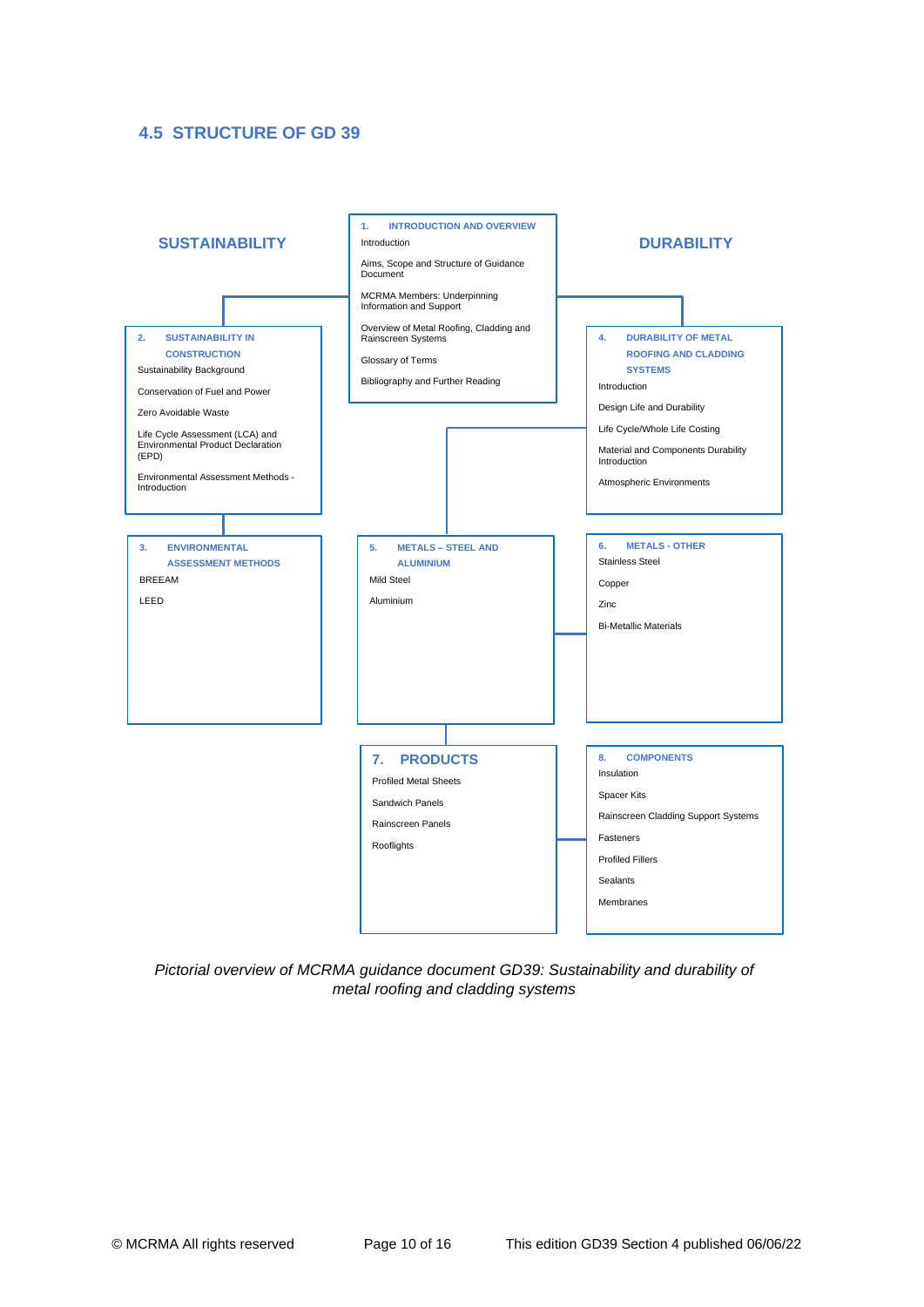### **4.6 GLOSSARY OF TERMS**

**BRE Green Guide to Specification** Generic product LCAs and EPDs form the basis of the BRE (Building Research Establishment) Green Guide to Specification (Green Guide). Initially published as a simple to use 'green guide' to the environmental impacts of common building materials and products. It has undergone regular updates and expansion as an online version which provides guidance for specifiers, designers and their clients on the relative environmental impacts of many elemental specifications for roofs, walls, floors etc.

### **BREEAM (Building Research Establishment Environmental Assessment Method)** A

voluntary scheme which can be used to assess the environmental performance of most types of building (new and existing). Developed by BRE (Building Research Establishment) it is the world's longest established environmental assessment system and is used internationally as well as in the UK.

**COP (Conference of the Parties) 26** The 26th Meeting of the Conference of the Parties to the United Nations Framework Convention on Climate Change (UNFCCC). The COP26 conference was held in Glasgow in November 2021 hosted in partnership by UK and Italy. Previous notable COP conferences took place at Kyoto (COP3) in 1997 and Paris (COP21) in 2015. These and other conferences have led to commitments to climate change, reduction of greenhouse gases and keeping global temperature rise this century below 2°C (preferably 1.5°C) above pre-industrial levels have been agreed.

**CSR (Corporate Social Responsibility)** The self-regulated responsibility of companies to society in areas such as the environment, the economy, employee well-being etc. Most companies, especially larger ones, now report on their CSR, a major element of which is the carbon footprint of a company's activities and their efforts to reduce it.

**Environmental assessment method/rating system** A methodology and/or rating system where various environmental impact factors are assessed against given criteria and points/credits are awarded. The total number of points/credits obtained will provide an indication of the environmental friendliness of a building design and its operation. The use of environmental assessment methods and rating systems can help encourage clients, developers and design teams to design and construct more sustainable buildings which are more energy efficient, climatic responsive, material and resource efficient, have healthier indoor environments for occupants and limit waste emissions and pollution.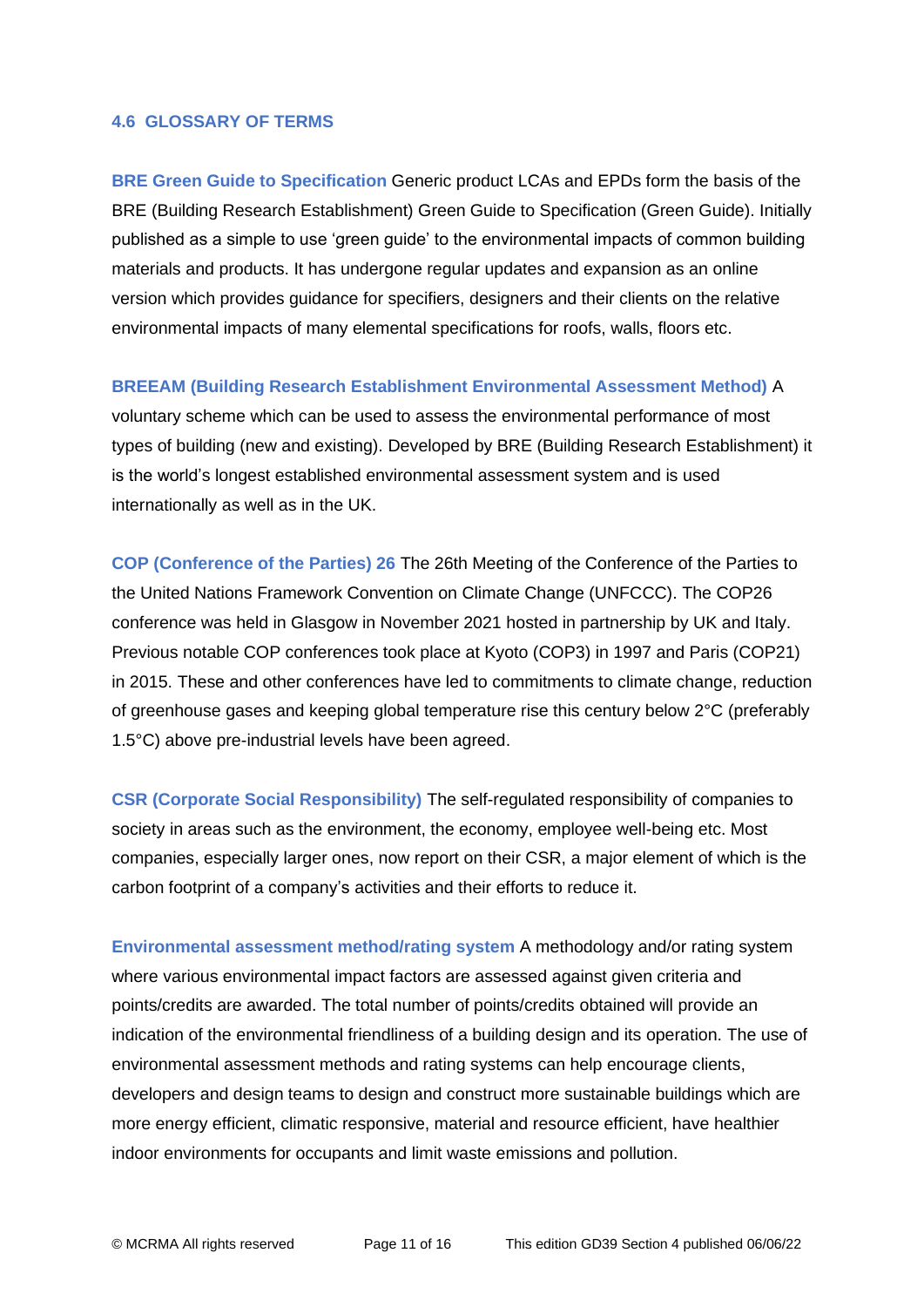**EPD (Environment Profile Declaration)** The results of an LCA are published in an EPD which is developed to a common format e.g., to the principles and procedures given in ISO 14025. The overall goal of an EPD is to communicate verifiable and accurate information on the environmental aspects of products that are not misleading. An EPD also provides the basis of a fair comparison of the environmental performance of products.

**Greenhouse Gases** Greenhouse gas emissions from human activities strengthen the greenhouse effect, causing climate change. Some of the gases occur naturally in the atmosphere, while others result from human activities. The seven greenhouse gases which contribute directly to climate change are carbon dioxide  $(CO<sub>2</sub>)$ , methane  $(CH<sub>4</sub>)$ , nitrous oxide  $(N<sub>2</sub>O)$ , hydrofluorocarbons (HFCs), perfluorocarbons (PFCs), sulphur hexafluoride (SF $_6$ ) and nitrogen trifluoride (NF<sub>3</sub>). The largest contributor to global warming is carbon dioxide (CO<sub>2</sub>) which makes it the focus of many climate change initiatives.

**LCA (Life Cycle Assessment)** An assessment of the environment impacts of a product over its life cycle to a given methodology e.g., compliance with ISO 21930, considering several environmental issues. This life cycle of the product is often referred to as '*cradle to grave'*, where the *'cradle'* is the extraction of raw materials and the *'grave'* is the product's disposal and will consider the product's use over the building's life expectancy. A variation is a '*cradle to cradle'* life cycle where the disposal stage is replaced with a recycling process that produces material suitable for manufacturing a new product. LCAs are often broken down further into '*cradle to gate*' and '*gate to gate*' life cycles which can be useful for a manufacturer as a means of identifying internal processes for environmental improvements.

**LCC (Life Cycle Costing)** An LCC will consider all relevant costs over the defined life of a building covering construction costs, operation and occupancy costs, maintenance costs, renewal costs, and end of life costs as well as any environmental costs.

### **LEED (Leadership in Energy and Environmental Design) Green Building Rating**

**System** A voluntary, standard for developing high-performance, sustainable buildings developed by the US Green Building Council (USGBC). Although developed in and for the USA it is used internationally including the UK.

**NDC – Nationally Determined Contributions** National action plans on how countries will meet their commitments to climate change, reduction of greenhouse gases and rise in global temperature.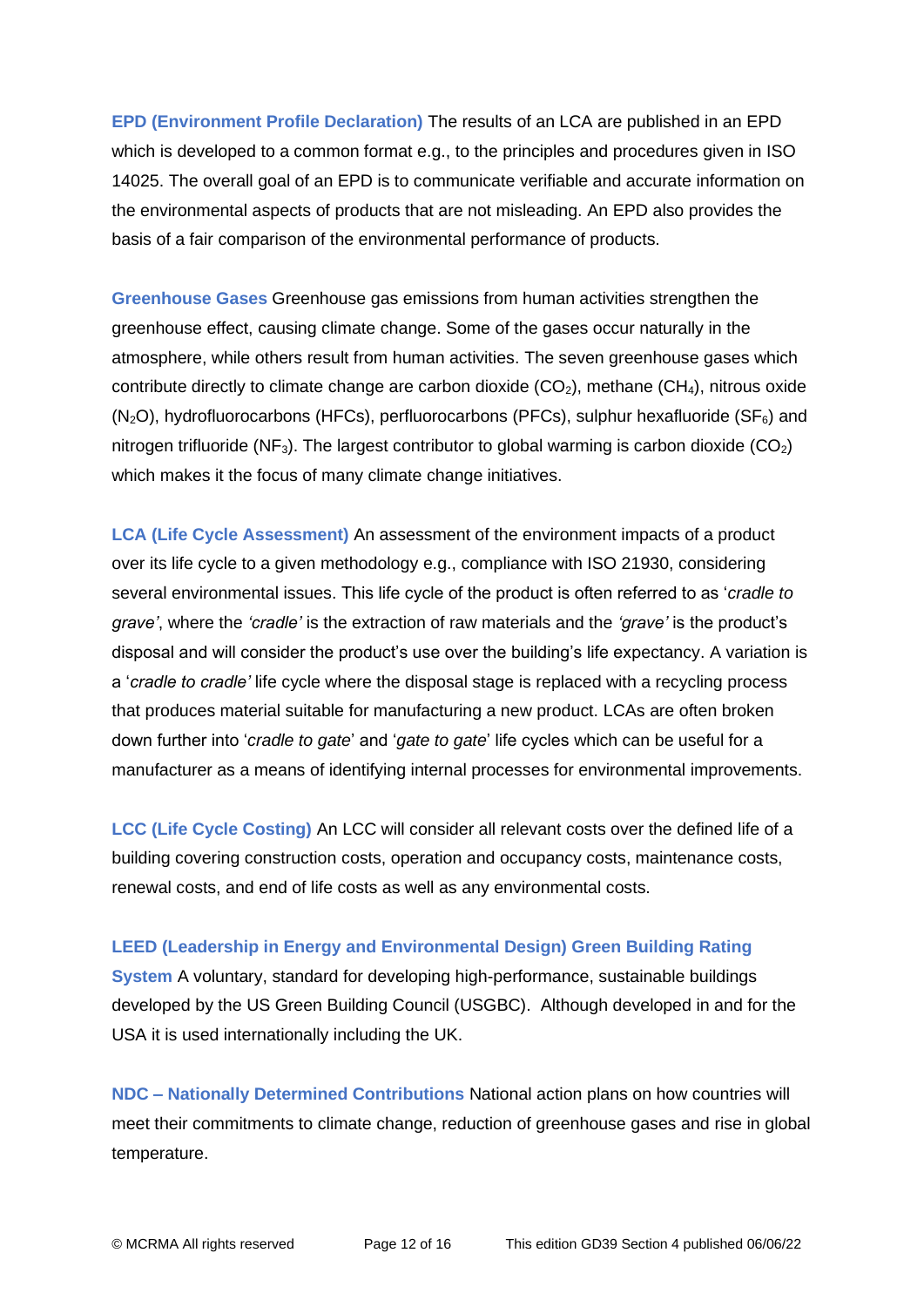**Net Zero Carbon/Net Zero** Total greenhouse gas emissions going into the atmosphere e.g., from a particular process are equal to (or less) than the removal of greenhouse gases out of the atmosphere.

**WLC (Whole Life Costing)** A WLC will cover all the costs in an LCC as well as nonconstruction costs and incomes.

**ZAW (Zero Avoidable Waste)** The prevention of waste being generated at every stage of a project's lifecycle, from the manufacture of materials and products, the design, specification, procurement and assembly of buildings and infrastructure through to deconstruction. At the end of life, products, components and materials should be recovered at the highest possible level of the waste hierarchy, whilst ensuring minimal environmental impact.

## **4.7 BIBLIOGRAPHY AND FURTHER READING**

The following is a list of support documents and publications that were used in the development of this guidance document, and which will provide further reading on the subject.

Approved Document B Volume 2 – *Buildings other than dwellinghouses – Fire Safety (for use in England)* Aurubis – *Copper Book for Architecture* BES 6001 – *BRE Framework Standard for Responsible Sourcing* BRE BR502 – *Sustainability in the built environment: An introduction to its definition and measurement* BRE Digest 489 – *Wind loads on roof-based photovoltaic systems* BRE Information Paper IP 13/10 – *Cool roofs and their application in the UK* BREEAM – *BREEAM UK New Construction – Non-domestic Building (United Kingdom) – Technical Manual – 2014* BREEAM – *BREEAM UK New Construction – Non-domestic Building (United Kingdom) – Technical Manual - 2018* BS ISO 15686-5:2017 – *Buildings and constructed assets. Service life planning. Life-cycle costing* BS 7543:2015: *Guide to durability of buildings and building elements, products and components*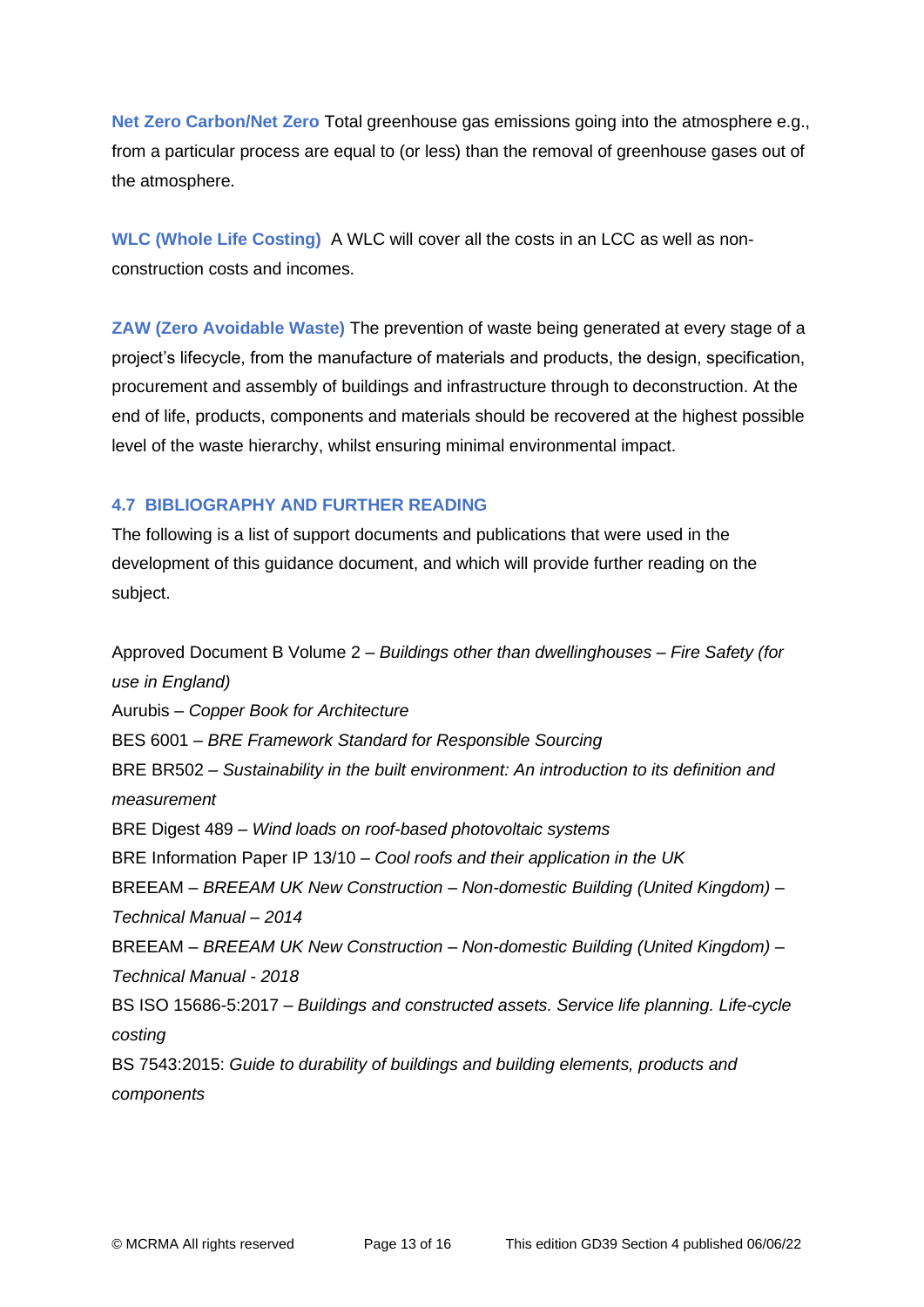BS EN 1990: 2002+A1: 2005 (incorporating corrigenda December 2008 and April 2010) – *Eurocode – Basis of structural design*

NA to BS EN 1990: 2002+A1: 2005 (Incorporating National Amendments No.1) – *UK National Annex for Eurocode – Basis of structural design*

BS EN 15804: 2012+A2:2019 (incorporating corrigenda February 2014 and July 2020) –

*Sustainability of construction works – Environmental product declarations – Core rules for the product category of construction products*

BS EN ISO 14001:2015 – *Environmental management systems. Requirements with guidance for use*

BS EN ISO 9001:2015 – *Quality management systems. Requirements*

BS EN 14782:2006 – *Self-supporting metal sheet for roofing, external cladding and internal lining. Product specification and requirements*

BS 5427:2016+A1:2017: *Code of practice for the use of profiled sheet for roof and wall cladding on buildings*

BS EN ISO 12944-2 *Paints and varnishes. Corrosion protection of steel structures by protective paint systems. Classification of environments*

BS 476-22:1987 – *Fire tests on building materials and structures. Part 22: Method for determination of the fire resistance of non-loadbearing elements of construction* BS EN 506:2008 – *Roofing products of metal sheet. Specification for self-supporting* 

*products of copper or zinc sheet*

BS EN 1172:2011 *– Copper and copper alloys. Sheet and strip for building purposes*

BS EN 988:1997 – *Zinc and zinc alloys. Specification for rolled flat products for building*

BRE – *BRE Building Elements: Roofs and roofing: Performance, diagnosis, maintenance, repair and the avoidance of defects - Third Edition*

BSSA – *Stainless Steel and Sustainable Construction*

CAB *– Aluminium & sustainability: a 'cradle to cradle' approach*

CLC/GBC – *Zero Avoidable Waste in Construction*

CLC/GBC – *The Routemap for Zero Avoidable Waste in Construction*

Constructing Excellence – *Sustainable Construction: An Introduction*

Constructing Excellence – *Whole Life Costing*

CP 143-5:1964 – *Code of practice for sheet roof and wall coverings. Code of practice for sheet roof and wall coverings. Zinc*

CPA – *COP26 – An Introduction*

CPA – *Net Zero Carbon – What on Earth does it mean?*

CPA - *A guide to understanding the embodied impacts of construction products*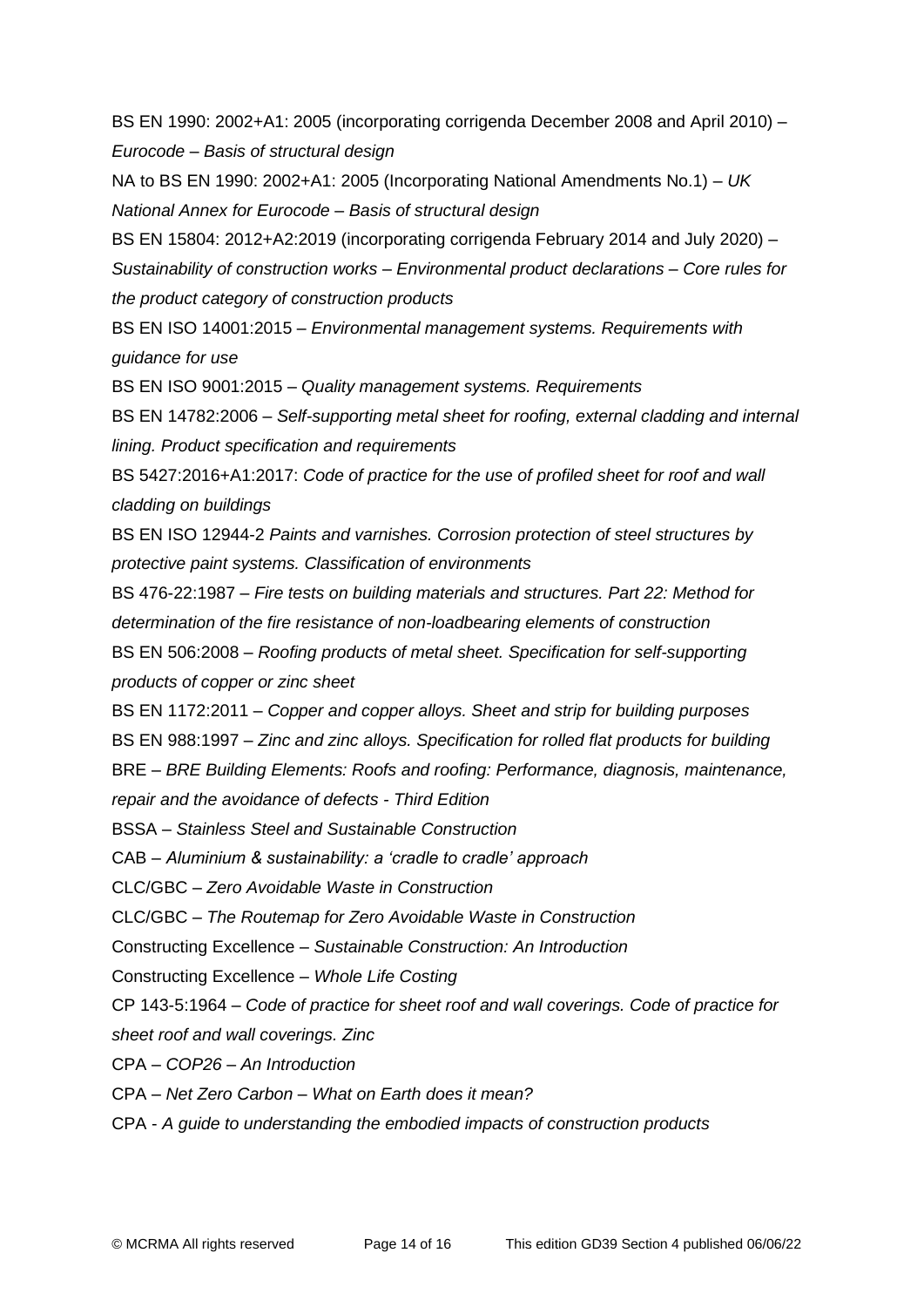CWCT Technical Note 33 - *Breather membranes and vapour control layers in walls* CWCT – *Guidance on built-up walls* Euro-Inox – *Technical Guide to Stainless Steel Roofing* Euro-Inox – *Cleaning Architectural Stainless Steel* Hydro – *Circular economy – the design perspective. From theory to implementation* International Molybdenum Association (IMOA) – Which *stainless steel should be specified for exterior applications?* ISO 21930:2017 *- Sustainability in buildings and civil engineering works — Core rules for environmental product declarations of construction products and services* ISO 14025:2006 *- Environmental labels and declarations — Type III environmental declarations — Principles and procedures* MCRMA Article – The factors to consider when installing PV panels MCRMA Membership Charter MCRMA Guidance Document GD01 – *Built up systems and spacer stability* MCRMA Guidance Document GD08 – *An introductory guide to rainscreen support systems* MCRMA Guidance Document GD11 – *Fixings and fastenings for rainscreen systems* MCRMA Guidance Document GD12 - *Composite flooring systems: Sustainable construction solutions* MCRMA Guidance Document GD17 – *A guide to site installation of insulated roof panels* MCRMA Guidance Document GD19 – *Effective sealing of end laps in metal roofing constructions* MCRMA Guidance Document GD21*- Thermal performance of buildings: non-domestic construction* MCRMA Guidance Document GD22 – *Installing renewables on metal roofs: A checklist*  MCRMA Guidance Document GD28 – *Mineral wool insulation installation: Best practice guide*  MCRMA Guidance Document GD 33 – *Fasteners for metal roofing and wall cladding: design, detailing and installation guide* MCRMA Guidance Document GD 34 – *The definition of cladding within the construction sector* NARM Technical Document NTD09 2014 - *Rooflights: glass, polycarbonate or GRP?* NARM Technical Document NTD15 2018 - *A guide to rooflights for profiled sheeted roofs* NFRC – *Profiled sheet roofing and cladding – The NFRC guide to design and best practice (Blue Book)* NFRC Technical Bulletin 36 – *Performance standards of building strip sealants in metal clad buildings*